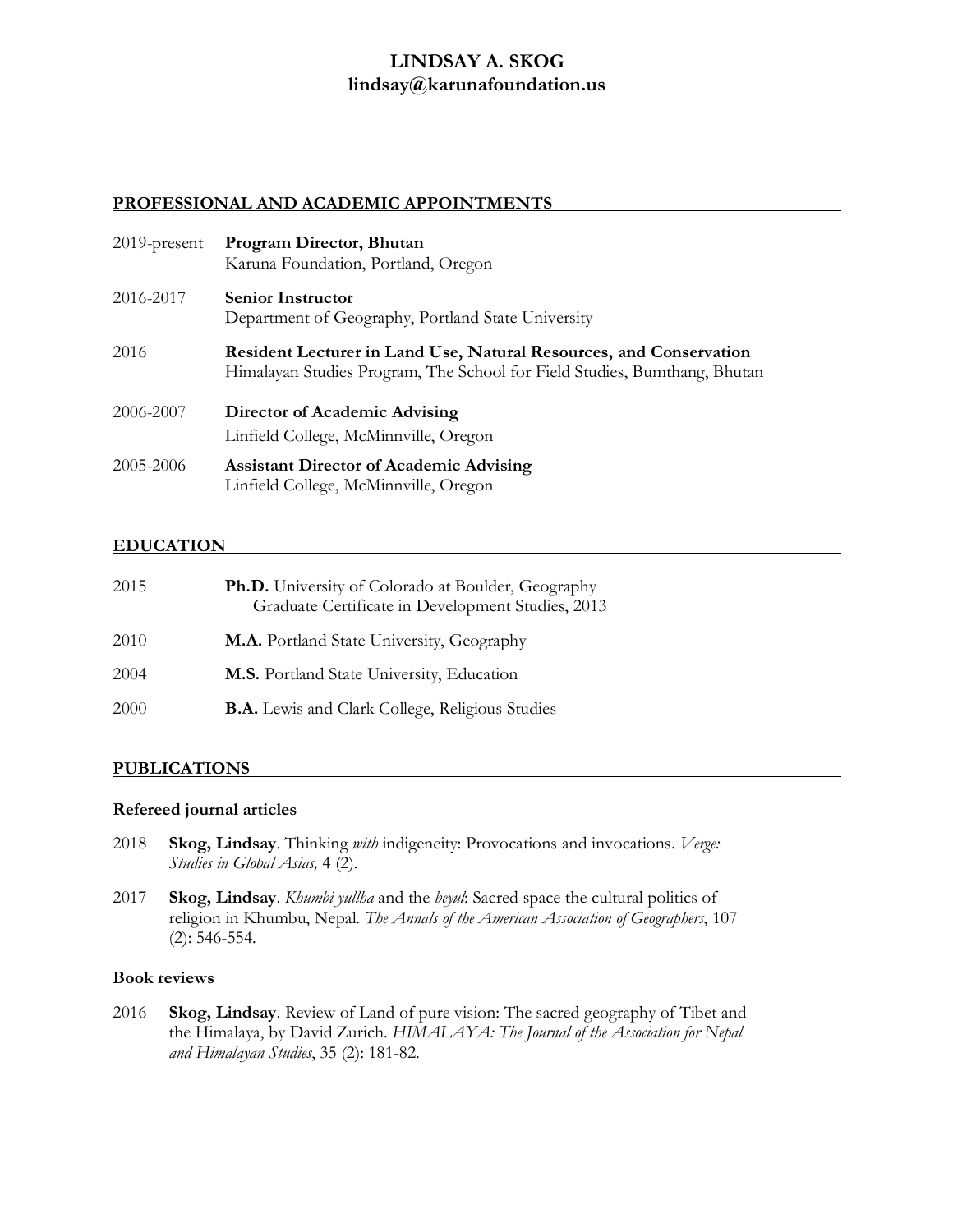# **SELECT RESEARCH GRANTS AND FELLOWSHIPS\_\_\_\_\_\_\_\_\_\_\_\_\_\_\_\_\_\_\_\_\_**

| 2014      | Graduate School Dissertation Completion Fellowship, University of Colorado at<br>Boulder                                                                                                                                                       |
|-----------|------------------------------------------------------------------------------------------------------------------------------------------------------------------------------------------------------------------------------------------------|
| 2013      | National Science Foundation, Geography and Spatial Sciences Program, "Doctoral<br>Dissertation Research: Claiming Ground: Indigenous politics, sacred landscapes, and<br>human-environment relations in Khumbu, Nepal" (Award Number: 1303147) |
| 2013      | Gilbert White Dissertation Completion Fellowship, Geography Department, University<br>of Colorado at Boulder                                                                                                                                   |
| 2013      | Society of Women Geographers Pruitt National Dissertation Fellowship                                                                                                                                                                           |
| 2012      | SYLFF Research Abroad Fellowship, The Tokyo Foundation                                                                                                                                                                                         |
| 2011      | Social Science Research Council Dissertation Proposal Development Fellowship<br>(alternate; funding not dispersed)                                                                                                                             |
| 2009-2010 | IIE Fulbright Fellowship-Nepal                                                                                                                                                                                                                 |
| 2008      | Oregon University System-Sasakawa Youth Leadership Fellowship (SYLFF) for<br>International Research, The Tokyo Foundation                                                                                                                      |
| 2008      | Foreign Language and Area Studies (FLAS) Summer Fellowship - Tibetan, South Asia<br>Summer Language Institute, University of Wisconsin - Madison                                                                                               |

## **CONFERENCE AND WORKSHOP ACTIVITY**

## **Panels organized**

| 2017 | "Uneasy ontologies and epistemologies: Conversations where animate landscapes |
|------|-------------------------------------------------------------------------------|
|      | meet explanations of environmental change" Mountains and Sacred Landscapes    |
|      | Conference, India China Institute, The New School, New York, NY, April 20-23  |

## **Papers presented**

| 2018 | "Indigenous identity and sacred landscapes in Khumbu, Nepal" South Asia Conference<br>of the Pacific Northwest, Vancouver, BC, March 2-3, 2018                                                                      |
|------|---------------------------------------------------------------------------------------------------------------------------------------------------------------------------------------------------------------------|
| 2017 | "Beyul Khumbu: Hidden valley to activist package" Hidden Lands in Himalayan Myth<br>and History: Transformations of beyul (sbas yul) through time, University of Toronto,<br>December 15-17, 2017                   |
| 2017 | "Trans-Asian Indigeneity", Pennsylvania State University Asian Studies Summer<br>Institute, College Park, PA, June 18-June 24                                                                                       |
| 2015 | "Producing the sacred: A spatial analysis of articulations between global<br>discourses and spiritual territories in Khumbu, Nepal" American Association of<br>Geographers Annual Meeting, Chicago, IL, April 21-25 |
| 2014 | "Claiming ground: Competing constructions of sacred territories in Khumbu,<br>Nepal" Himalayan Studies Conference, Association for Nepal and Himalayan<br>Studies, New Haven, CT, March 14-16                       |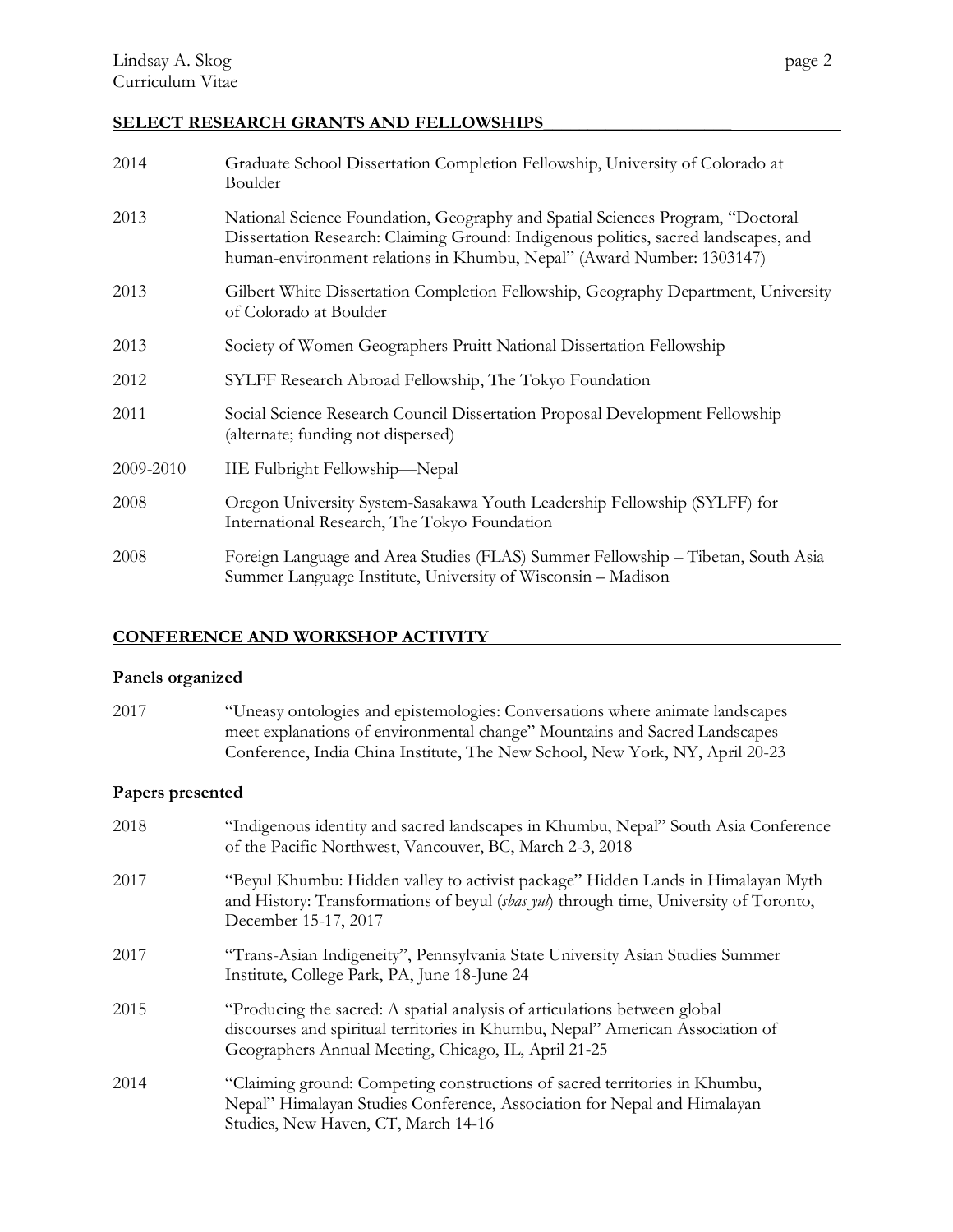| 2014 | "Sacred boundaries: Exploring the limits of sacred territory in Khumbu, Nepal"<br>Critical Geographies Conference, University of Colorado at Boulder, February<br>$21 - 23$ |
|------|-----------------------------------------------------------------------------------------------------------------------------------------------------------------------------|
| 2011 | "Assembling Beyul Khumbu: Methods and theories" Himalayan Studies<br>Conference, Association for Nepal and Himalayan Studies, St. Paul, MN, October<br>28-30                |
| 2011 | "Beyul Khumbu: Sherpa constructions of a sacred landscape" American Association<br>of Geographers Annual Meeting, Seattle, WA, April 12-16                                  |
|      |                                                                                                                                                                             |

| 2010 | "Beyul Khumbu: Sherpa constructions of a sacred landscape" Asian Studies on |
|------|-----------------------------------------------------------------------------|
|      | the Pacific Coast Conference, Portland, OR, June 18-20                      |
|      |                                                                             |

```
2010 "Mapping Beyul Khumbu" South Asian Fulbright Conference, Udaipur, India, 
 March 8-10
```
### **ADVISING, TEACHING, AND EDUCATION ABROAD LEADERSHIP**

### **Advising**

•

•

S. Kramer. 2017. "Knowledge Spaces and The Politics of Pedagogy: Politicizing Portland State University's Environmental Education Paradigms" (B.A. Honors Advisor)

### **Courses taught**

Portland State University (2010 to present)

- Cultural and Political Ecology
- Environment and Society: Global Perspectives (hybrid and traditional formats)
- Geography of the Himalaya and Tibet (hybrid and traditional formats)
- Natural Resource Management

University of Colorado at Boulder (2011 to present)

- Geography of Global Change (taught as Global Conflict, Teaching Assistant)
- Geography of International Development
- Introduction to Human Geography (Online course)
- World Regional Geography

Portland Community College (2017 to present)

- Geography of Oregon
- World Regional Geography

• The School for Field Studies (2016)

• Eastern Himalayan Forests and Rural Livelihoods

Mount Hood Community College (2016)

• Introduction to World Regional Geography

### **Education Abroad Leadership**

- 2009 "Tibet in Exile" Portland State University, Program leader and instructor
- 2009 "Sustainable tourism in Khumbu, Nepal" Portland State University, Assistant Program Leader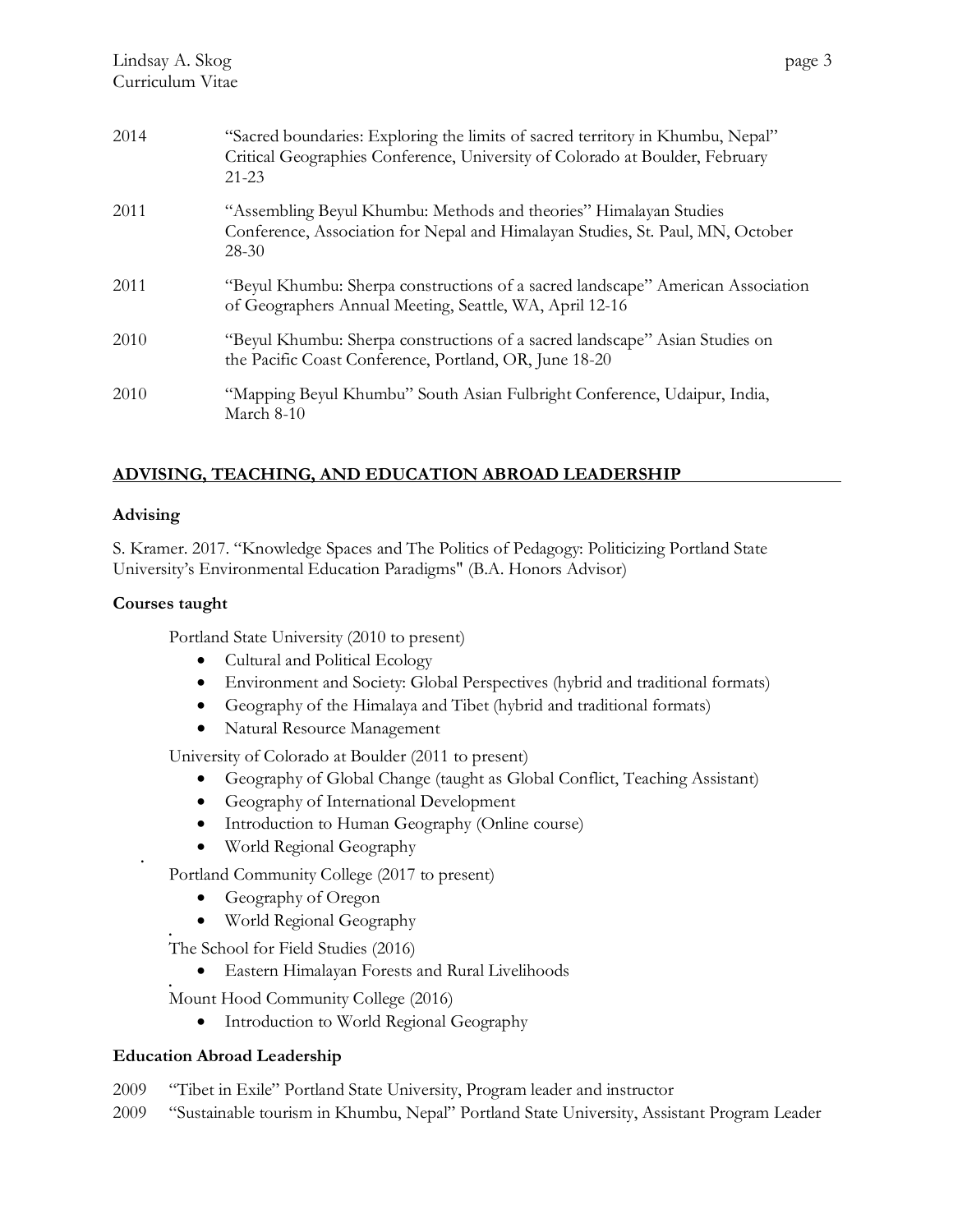### **Select Teaching Training**

- 2018 Fundamentals of Online Teaching, Portland Community College
- 2017 Inclusive and Culturally Responsive Curriculum and Pedagogy Workshop, Office of Global Diversity and Inclusion, Portland State University
- 2010 28 hours of pedagogy, course management, and professional development training in partial fulfillment Graduate Teacher Certificate Program, University of Colorado at Boulder

### **INVITED CAMPUS TALKS AND CLASS LECTURES**

| 2017      | "Religion and Sacred Space" Guest class lecture, The Himalaya and Tibet, Portland<br>State University, February 7<br>---Also presented Department of Sociology and Anthropology Lewis & Clark<br>College, February 2014 |
|-----------|-------------------------------------------------------------------------------------------------------------------------------------------------------------------------------------------------------------------------|
| 2015      | "The Beyul Campaign: Religion and territory in Khumbu, Nepal" Colloquium<br>presentation, Department of Geography, Portland State University, April 30                                                                  |
| 2012      | "Beyul Khumbu: Human-environment relationships in Khumbu, Nepal's sacred<br>landscape" Public lecture presented at Asia Day, Center for Asian Studies, University<br>of Colorado at Boulder, March 12                   |
| 2008      | Human Rights and China, Discussion panel participant, Portland State University,<br>April 1                                                                                                                             |
| 2005-2007 | "Study abroad re-entry shock", bi-annually workshop, Linfield College                                                                                                                                                   |

### **SERVICE TO THE PROFESSION**

| 2014      | Studies in Nepali History and Society manuscript reviewer                                        |
|-----------|--------------------------------------------------------------------------------------------------|
| 2007-2008 | HIMALAYA: The Journal of the Association for Nepal and Himalayan Studies, Editorial<br>Assistant |

### **DEPARTMENT AND UNIVERSITY SERVICE**

| 2014      | Fulbright interview committee, Portland State University                                                 |
|-----------|----------------------------------------------------------------------------------------------------------|
| 2008-2009 | Department of Geography Faculty Committee, Portland State University, graduate<br>student representative |
| 2006-2007 | Accreditation Standard III Committee, Linfield College                                                   |
| 2006-2007 | Academic Support Committee of the Faculty, Linfield College                                              |
| 2005-2007 | Colloquium Revision Committee, Linfield College                                                          |
| 2005-2007 | Enrollment, Retention, and Student Life Committee of the Faculty, Linfield<br>College                    |
| 2005-2007 | Student Success Team, Linfield College                                                                   |
| 2005-2006 | Curriculum Committee of the Faculty, Linfield College                                                    |